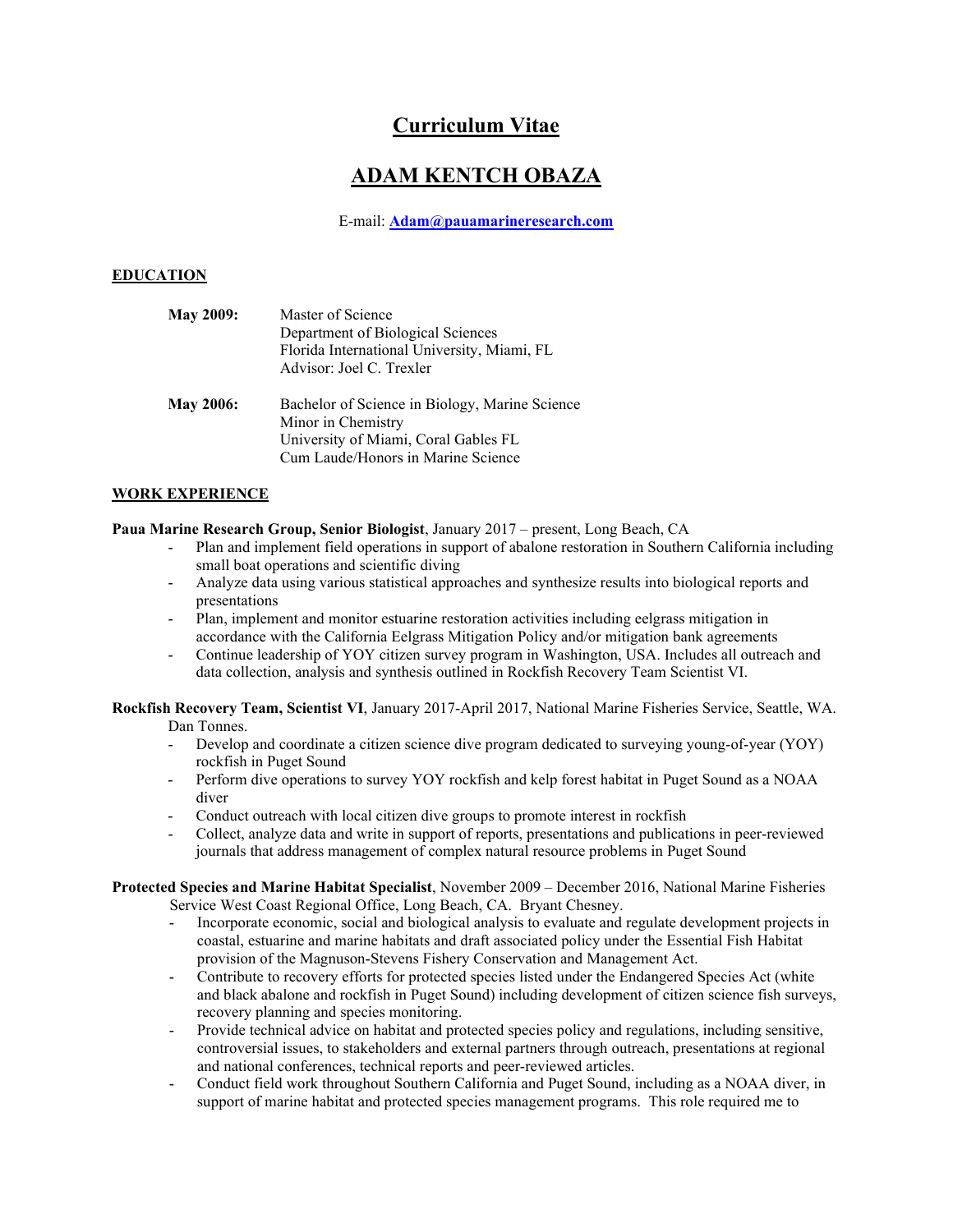operate, transport and maneuver small boats via trailer in addition to an occasional need to troubleshoot electrical, electronic and mechanical problems with small boats and trailers.

- Coordinate habitat related research projects in a team setting such as characterization of non-native species on overwater structures, monitoring offshore eelgrass habitat and restoration of rocky reef habitat through removal of invasive algae.

#### **Project Coordinator,** *August 2007 – June 2009, University Park Campus, Florida International University, Miami, FL. Dr. Joel Trexler.*

- Coordinated sampling and data collection for an experimental protocol (drift fence technique) used to parameterize a statistical model of effects of nutrient enrichment and hydroperiod on key components of the aquatic (freshwater) food web in Everglades National Park.
- Collected and identified fish and key macro-invertebrates.
- Supervised and coordinated technicians and students assisting with project.
- Communicated biologically and technically complex issues with federal (USDOI) and state (SFWMD) colleagues through annual and comprehensive assessment reports for US Department of Interior.
- Analyzed and managed data with programs including SAS, SYSTAT and Sigmaplot.

## **Independent Research Project Collaborator**, *May 2008 – June 2009, National Marine Fisheries Service Southeast Division Virginia Key, FL. Dr. Todd Gedamke.*

- Developed simulation model to evaluate bias in length-based mortality estimators for fishes managed under fishery management plans associated with the Magnuson-Stevens Fishery Conservation and Management Act.
- Ran simulation models of population structures on R and Tinn-R software.
- Prepared figures to present at conferences showing effects of recruitment on population structures on fishery resources.

### **Teaching Assistant**, *August 2006* – *June 2007*, *University Park Campus, Florida International University*, *Miami, FL*. *Dr. Tom Pitzer*.

- Taught lab sections for a Human Biology course by leading lectures, discussion groups, experimentation and dissections on topics including cell structure, genetics, organ systems, conservation and environmental policy.
- Taught and enforced general laboratory safety to students.
- Wrote a study guide for use with future classes.

**Senior Thesis Researcher***, September 2005 – May 2006, Rosenstiel School of Marine and Atmospheric Science, University of Miami, Virginia Key, FL. Dr. Martin Grosell*.

- Developed and performed behavioral experiments to test sublethal effects of arsenic on the common pond snail, *Lymnaea stagnalis.*
- Responsible for husbandry of snail population in wet lab.
- Analyzed and managed data using programs including SYSTAT, SigmaPlot and Microsoft Office

# **Research Experience for Undergraduates Intern,** May *2005 – August 2005, Chesapeake Biological Laboratory, University of Maryland, Solomons, MD. Dr. Chris Rowe.*

- Developed and implemented behavioral experiments to test sublethal effects and associated environmental impacts of polychlorinated biphenyls (PCBs) on juvenile snapping turtles, *Chelydra serpentina*.
- Collected live turtles from Chesapeake Bay estuaries.
- Responsible for husbandry of juvenile snapping turtles in wet lab.
- Assisted in injecting turtles with oxytocin to induce egg laying and removal of PIT tags from juvenile snapping turtles.
- Analyzed and managed data with programs including SigmaPlot, SYSTAT, and Microsoft Office

# **Aquarist Intern,** *June 2003 – August 2003, Syngnathid Lab, National Aquarium in Baltimore, Baltimore, MD.*

*Jorge Gomez-Jurado*

- Assisted in husbandry of many species of syngnathids including sea-dragons, pipe-fishes and sea horses.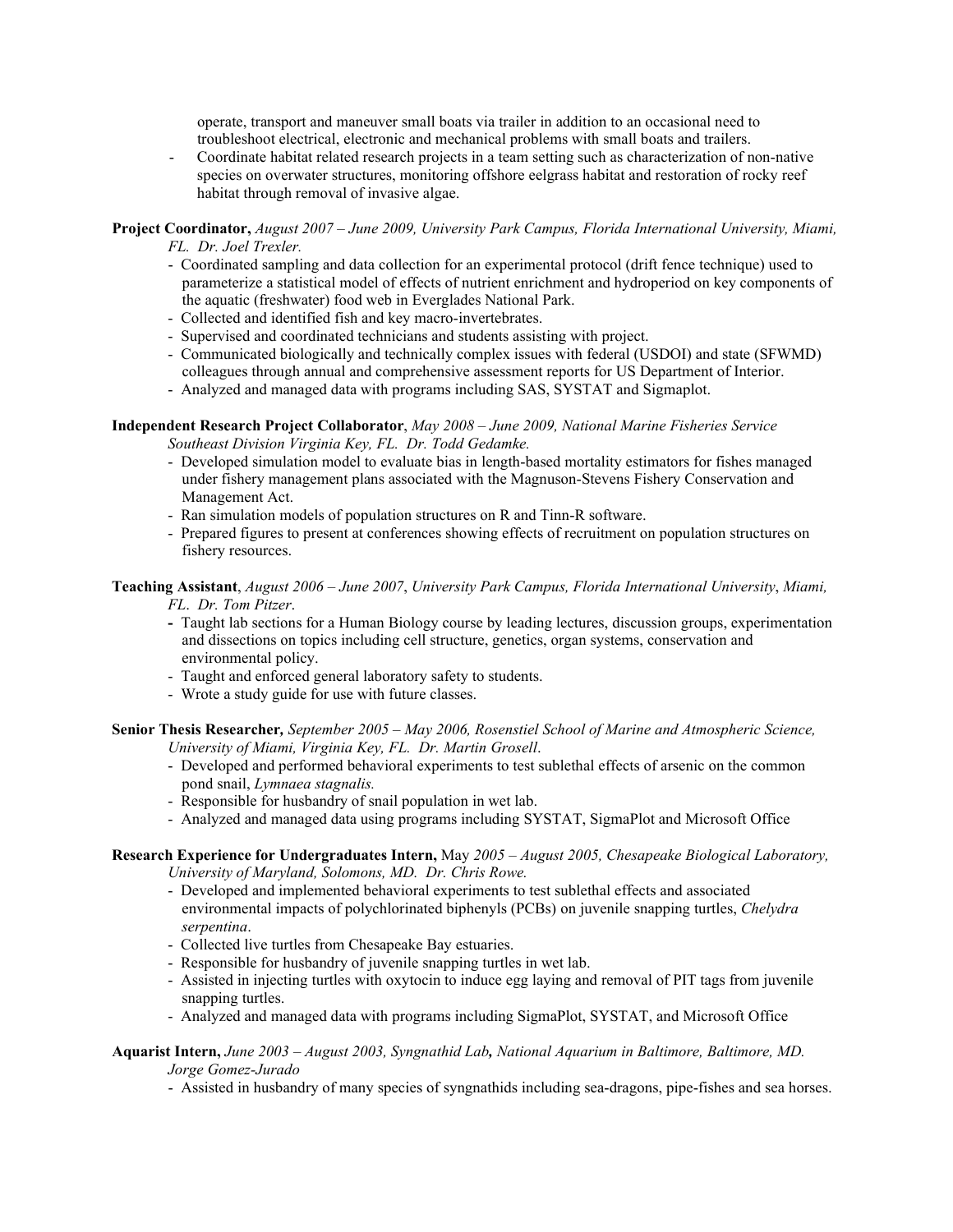- Reared live food items with mixtures of vitamins (Docosahexaenoic acid and Arachidonic acid) and enriched algae to increase and conserve the health of syngnathids, including decapsulation of *Artemia nauplii*.
- Operation of many filtration devices including ultraviolet light, activated carbon, protein skimmers and biofilters.
- Shipped and received fragile aquatic organisms.

# **PAPERS**

- Hollarsmith, J.A., K. Andrews, N. Naar, S. Starko, M. Calloway, A. Obaza, D. Tonnes, E. Buckner, J. Selleck and T. Therriault. *In prep*. Towards a conceptual framework for managing and conserving kelp forests in future oceans: a case study in the Salish Sea
- Obaza, A.K., A. Bird, R. Sanders, R. Ware and D. Ginsburg. *In prep*. Variable function of two open coast eelgrass species.
- Obaza, A.K., A. Bird, W. Hagey, M. Neuman, D. Witting. *In prep*. Shifts in white abalone distribution in Southern California
- Andrews, K.S., K. Nichols, C. Harvey, N. Tolimieri, A. Obaza, R. Garner and D. Tonnes. All hands on deck: local ecological knowledge and expert volunteers contribute to the first delisting of a marine fish species under the Endangered Species Act. Citizen Science: Theory and Practice 4(1)
- Tanner, R. A. Obaza, D. Ginsburg. Secondary production of kelp bass *Paralabrax clathratus* in relation to coastal eelgrass *Zostera marina* habitat in a Southern California Marine Protected Area. Bulletin of Southern California Academy of Sciences 118(3): 158-172
- Obaza, A., J. Williams. 2018. Spatial and temporal dynamics of the non-native fouling community in southern California, 69: 1771-1783
- Marks, L.M., D.C. Reed and A.K. Obaza. 2017. Assessment of control methods for the invasive seaweed *Sargassum horneri* in California, USA. Management of Biological Invasions 8(2): 205-213
- Obaza, A., R. Hoffman, R. Clausing. 2015. Long-term stability of eelgrass fish assemblages in two highly developed coastal estuaries. Fisheries Management and Ecology, 22(3): 224-238
- Obaza, A., C.B. Ruehl. 2013. Regressions for estimating gastropod biomass with multiple shell metrics. Malacologia, 56(1-2): 343-349
- Obaza, A.K., D.L. DeAngelis and J.C. Trexler. 2011. Using data from an encounter sampler to model fish dispersal. Journal of Fish Biology, 78(2): 495-513
- DeAngelis, D.L., J.C. Trexler, C.C. Cosner and A.K. Obaza. 2010. Fish population dynamics in a seasonally varying wetland. Ecological Modelling, 221(8): 1131-1137

#### **REPORTS**

- Andrews, K., A. Obaza, J. Selleck and N. Tolimieri. *In prep*. Young-of-year rockfish monitoring plan for Puget Sound
- Obaza, A. and D. Tonnes. 2017. Results of young of year rockfish surveys in Puget Sound 2015-2016. Report to NOAA Fisheries West Coast Region Protected Resources Division, May 1, 2017. 10 pp.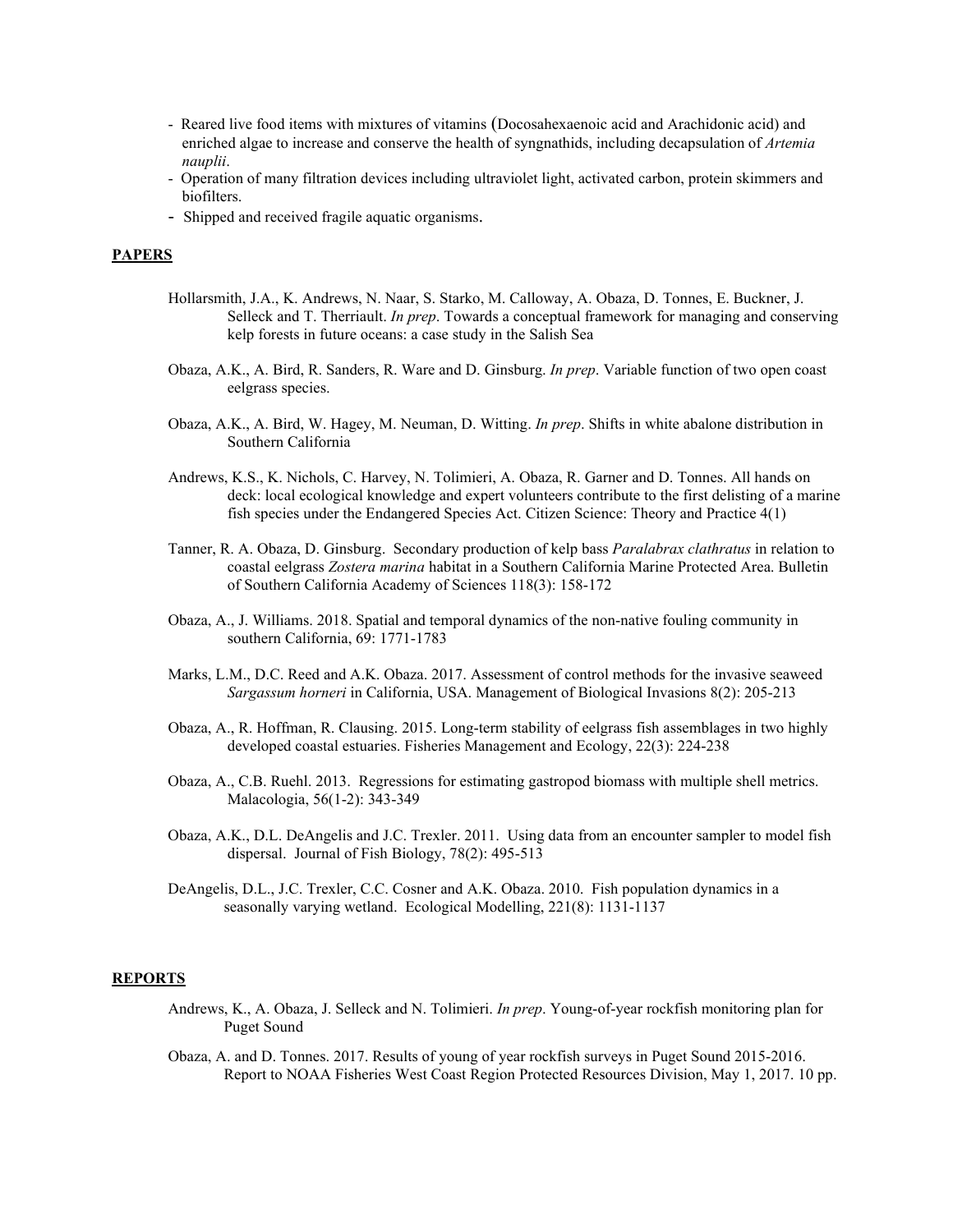Obaza, A., A. Bird, M. Neuman and D. Witting. 2018. Abalone surveys and research at San Nicolas Island, CA. Report submitted in accordance with US Navy and NMFS Agreement #WCR-1511. 25 pp.

## **PRESENTATIONS**

- **2017** Obaza, A., K. Andrews, J. Selleck, N. Tolimieri and D. Tonnes. Development of a rockfish young-of-year monitoring program in Puget Sound. Western Society of Naturalists Annual Meeting, Pasadena, CA, November 18, 2017
- **2016** Obaza, A., C. Grosso and W.B. Chesney. EcoAtlas: An online visualization tool for eelgrass distribution. Southern California Academy of Sciences Annual Meeting, Los Angeles, CA, May 6, 2016
- **2015** Obaza, A., J. Williams and W.B. Chesney. Spatial and temporal dynamics of the non-native fouling community in southern California. Coastal Estuarine Research Federation Annual Meeting, Portland, OR. November 12, 2015
- **2015** Obaza, A. Increased Exposure: The use of Underwater Photography for Regulatory, Outreach and Scientific Purposes. NOAA West Coast Region Employee Communications in the Workplace Monthly Talk, May 27, 2015
- **2015** Obaza, A., W.B. Chesney. Tracking Long-Term Dredge and Disposal Effort in Southern California. Southern California Academy of Sciences Annual Meeting, Los Angeles, CA, May 15, 2015
- **2014** Meux, B., A. Obaza, L. Marks, W.B. Chesney. Invasive Algae Removal with a Supersucker. Southern California Academy of Sciences Annual Meeting, Camarillo, CA, May 2, 2014
- **2014** Obaza, A., J. Williams, W.B. Chesney. The Fouling Community Assemblage of Overwater Structures within the Southern California Bight. Western Society of Naturalists 95<sup>th</sup> Annual Meeting, Tacoma, WA, November 13-16, 2014
- **2013** Obaza, A. NOAA Fisheries Southwest Region Habitat Conservation Division and Invasive Species Eradication. California Seagrant invited spearker at "Watersheds and Invasive Species Education" Teacher Workshop. San Pedro, CA, March 23, 2013
- **2013** Obaza, A. An Introduction to NOAA Fisheries Southwest Region: Habitat Conservation Division. Invited speaker at Deep Blue Scuba Dive Club meeting. Long Beach, CA, March 7, 2013
- **2011** Obaza, A. Eradication of *Caulerpa taxifolia* from Southern California. California Seagrant invited speaker at "Wetlands: A World of Discovery and Change" teacher's workshop. Huntington Beach, CA, October 8, 2011
- **2009** Obaza, A. , Trexler, J. Application of a Foraging Model to Estimate Fish Movement Rates From Trap Data. Ecological Society of America 94<sup>th</sup> Annual Meeting, Albuquerque, NM, August 2-7, 2009
- **2009** Obaza, A., Effectiveness of Drift Fences in Modeling Fish Movement Rates. Everglades National Park invited guest speaker. Homestead, FL, May 11, 2009
- **2009** Obaza, A. , Effectiveness of Drift Fences in Modeling Fish Movement Rates. Florida International University 11th Annual Biology Research Symposium, Miami, FL February 7, 2009
- **2008** Obaza, A., Effectiveness of Drift Fences as a Method for Monitoring Fish Movement. Florida International University Biology 10<sup>th</sup> Annual Research Symposium, Miami, FL February 16, 2009
- **2005** Obaza, A., Effects of polychlorinated biphenyls (PCBs) on the behavior of snapping turtles (*Chelydra serpentina*). Research Experience for Undergraduates Symposium, Cambridge, MD August 12, 2005